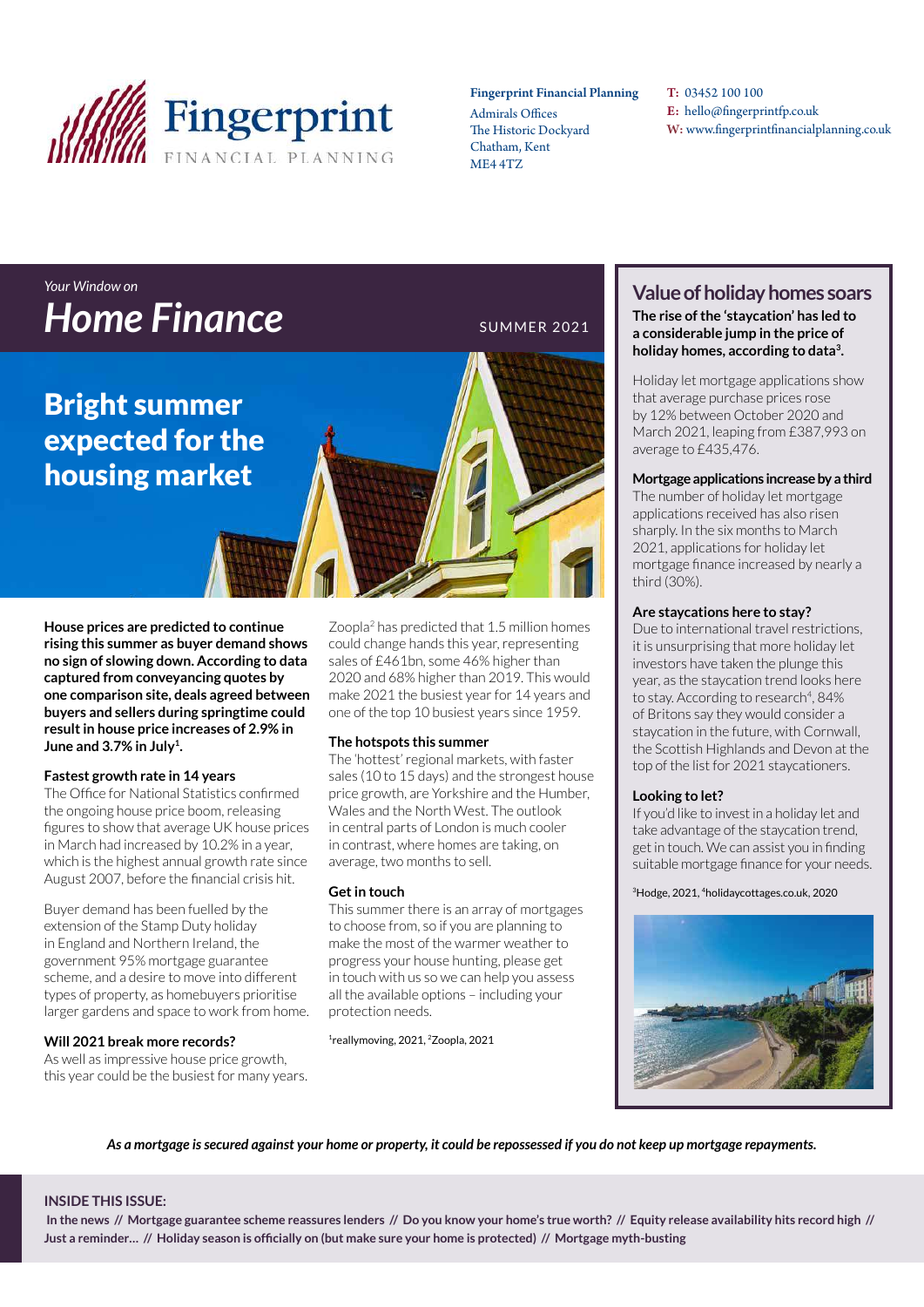

#### **Investing in your garden**

It seems that gardens have become more important to UK homeowners during the pandemic<sup>5</sup>, with 58% saying that their garden has become more of a priority, resulting in a willingness to spend considerably more on their outdoor space. Just 12% of homeowners normally spend more than £600 on their garden each year; this figure increased to 22% in 2020, and 27% say they plan to spend more than £600 in 2021.

#### **The most (and least) profitable BTL locations**

The average annual return from buy-to-let (BTL) properties in the UK is reported to be around 5%, but this can vary considerably, depending on which locality you choose for your BTL. The top 10 places to invest in a rental property are reported to be: Sunderland, Blackburn, Durham, Blackpool, Oldham, Cleveland, Liverpool, Wigan, Bolton and Manchester. Languishing in the bottom spots for BTL profitability are West and North West London, St Albans, Hereford, Bromley, Cambridge, Dorchester and Slough.

#### **Antisocial neighbours prompt many to move**

The trend for more outdoor space, escaping the city and moving to more spacious homes aren't the only reasons prompting homebuyers to move. Another contributing factor has been a desire to move away from noisy or messy neighbours, reported by 28% of recent homebuyers<sup>6</sup> when they were asked the reasons for leaving their previous home. Neighbour annoyance is likely to have been exacerbated by lockdown, as more time spent at home means more time with neighbours getting on our nerves.

<sup>5</sup>Quickmovenow, 2021, <sup>6</sup>Yes Homebuyers, 2021

# Mortgage guarantee scheme reassures lenders

**Launched in April 2021, the government guarantee scheme for 95% loan to value (LTV) mortgages has been welcome news for prospective homebuyers with a 5% deposit. The scheme offers a government 'guarantee' on 95% LTV mortgages to encourage cautious lenders to bring back these deals. The guarantee applies to the portion of the loan over 80%, with the government compensating the lender for this portion of the net losses suffered in the event of repossession.**

First-time buyers and home movers can apply, other eligibility criteria include:

- You must be buying a property to live in yourself
- You must pass all normal affordability checks
- The mortgage must be between 91% and 95% LTV.

#### **Get your journey started**

A number of lenders have launched 95% deals, which could bring your property dreams within reach. Whether you've had to put your plans on hold or are just beginning your property search, we can help find the most suitable mortgage for your circumstances.

The scheme is due to end on 31 December 2022, subject to review.



*As a mortgage is secured against your home or property, it could be repossessed if you do not keep up mortgage repayments.*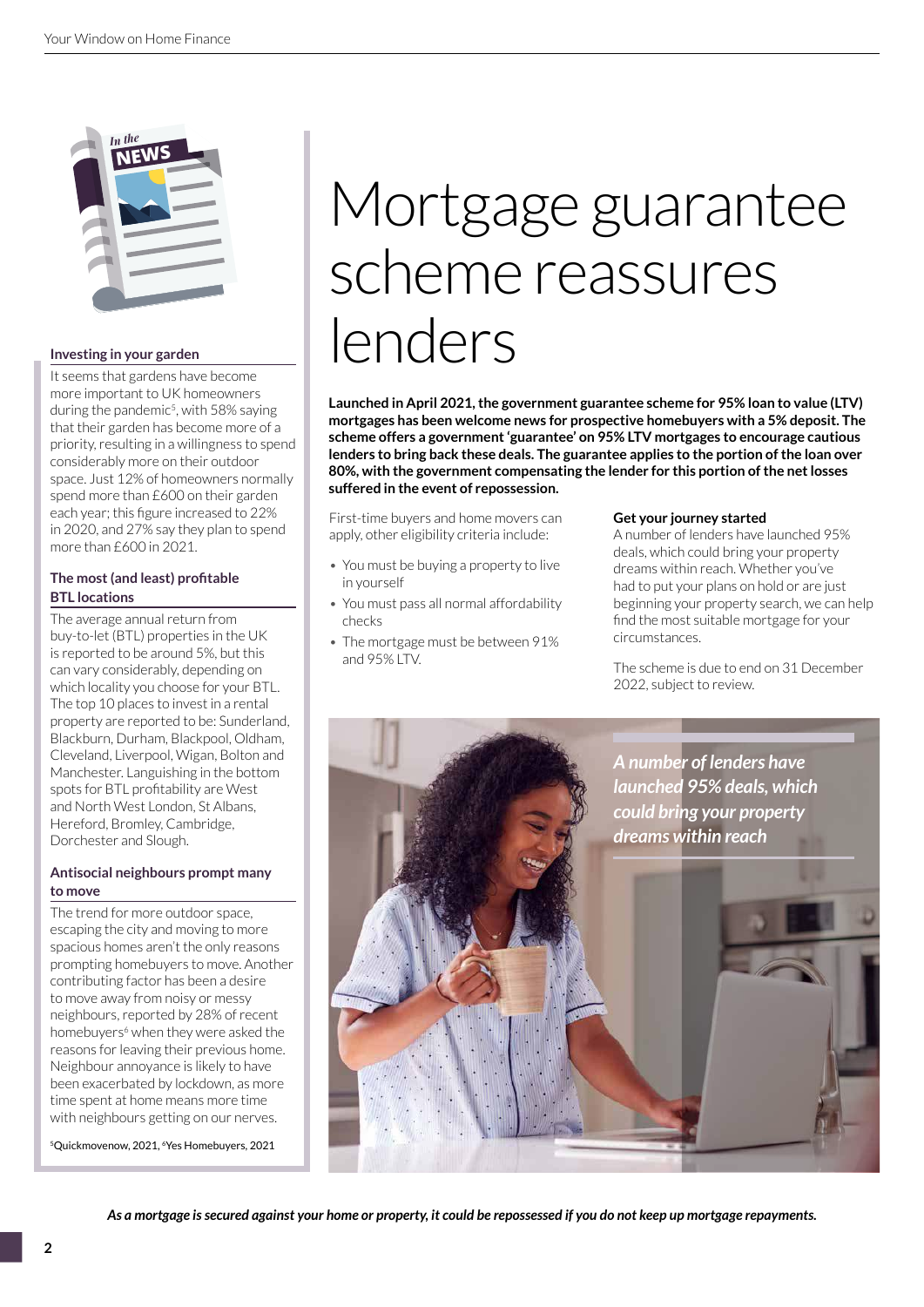

# **Equity release availability** hits record high

#### **The number of equity release products on the market is the highest it has ever been, with rates over two percentage points lower than five years ago.**

Data<sup>7</sup> shows that the number of equity release products now exceeds 500 – the highest on record. The analysis also reveals that the maximum available LTV has remained constant over the past five years, standing at 49% .

#### **A competitive market**

And, with a report from the Equity Release Council<sup>8</sup> revealing that customers took out 19% more lifetime mortgages in the second half of 2020 than in the first half of the year, the market is proving resilient to the impact of the pandemic, showing that equity release is still a popular method of accessing funding in later life.

#### **Assess your options**

Despite growing choice and competitive rates, many equity release customers are paying too much because they are unaware they can switch to a cheaper rate. This is likely due to the fact that equity release brokers aren't required by the Financial Conduct Authority to keep in touch with borrowers once they've taken out a loan, or to inform them if there is an opportunity to switch. However, switching could save you a significant sum.

7Moneyfacts, 2021, 8Equity Release Council, 2021

*Despite growing choice and competitive rates, many equity release customers are paying too much*

# **Do you know your home's**

**Most people have a rough estimate in their head of how much they could sell their home for if they ever decided to move – but how accurate is it?** 

In a survey<sup>9</sup>, nearly half (45%) of homeowners undervalued their property by £46,305 on average, while 25% overestimated by an average of £44,313, with under a third getting it right.

#### **Know your (home's) worth**

Taken together, the responses showed that homeowners are undervaluing their properties by £9,470 each, or £237bn collectively.

Knowing your home's worth could actually have a significant impact on your life. Eighty-one percent of the respondents who went on to sell their home after the survey said their unexpected windfall had enabled them to improve their lifestyle.

<sup>9</sup>Zoopla, 2021

*As a mortgage is secured against your home or property, it could be repossessed if you do not keep up mortgage repayments. Think carefully before securing other debts against your home. Equity released from your home will be secured against it.*